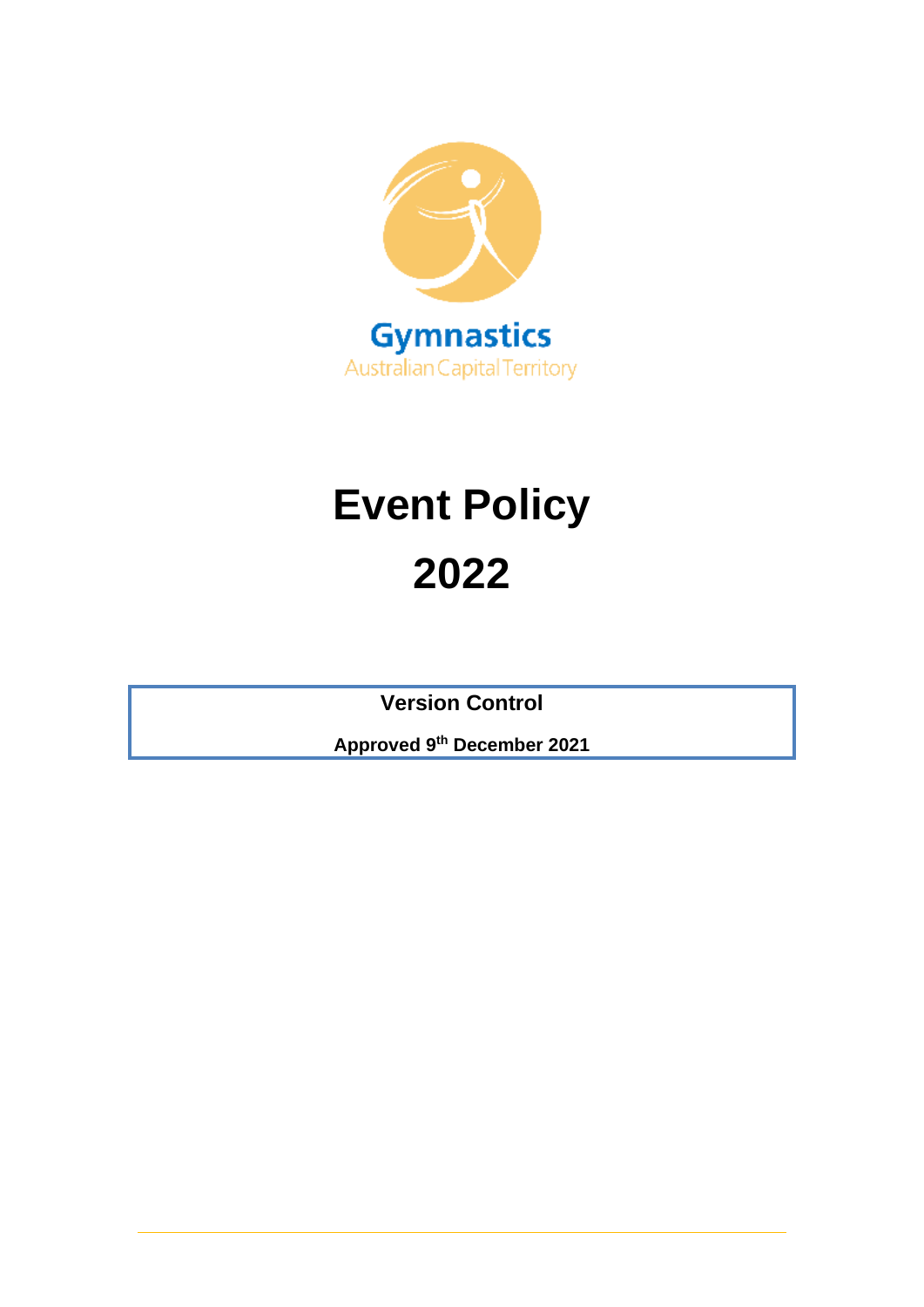

| <b>Contents</b> |                                                                                             |  |  |
|-----------------|---------------------------------------------------------------------------------------------|--|--|
|                 |                                                                                             |  |  |
|                 |                                                                                             |  |  |
|                 |                                                                                             |  |  |
|                 |                                                                                             |  |  |
|                 |                                                                                             |  |  |
| 1.              |                                                                                             |  |  |
|                 | 1.1                                                                                         |  |  |
|                 | 1.2                                                                                         |  |  |
|                 | 1.2                                                                                         |  |  |
|                 | 1.3                                                                                         |  |  |
|                 | 1.4                                                                                         |  |  |
|                 | 1.5                                                                                         |  |  |
|                 | 1.6                                                                                         |  |  |
|                 | 1.7                                                                                         |  |  |
|                 | 1.8                                                                                         |  |  |
|                 | 1.9                                                                                         |  |  |
|                 | 1.10                                                                                        |  |  |
|                 | 1.11                                                                                        |  |  |
|                 | 1.12                                                                                        |  |  |
| 2.              |                                                                                             |  |  |
|                 | 2.1                                                                                         |  |  |
|                 | 2.2                                                                                         |  |  |
|                 | 2.3                                                                                         |  |  |
| 3.              |                                                                                             |  |  |
|                 | 3.1                                                                                         |  |  |
|                 | 3.2                                                                                         |  |  |
|                 | 3.3                                                                                         |  |  |
|                 | 3.4                                                                                         |  |  |
| 4.              |                                                                                             |  |  |
|                 | 4.2                                                                                         |  |  |
|                 | 4.3                                                                                         |  |  |
|                 | 4.4                                                                                         |  |  |
|                 | 4.5                                                                                         |  |  |
|                 | 4.6                                                                                         |  |  |
|                 | 4.6                                                                                         |  |  |
| 5.              |                                                                                             |  |  |
|                 | Athletes must progress through the level system in accordance with the Gymnastics Australia |  |  |
|                 |                                                                                             |  |  |
|                 | 5.1                                                                                         |  |  |
|                 | 5.2                                                                                         |  |  |
|                 | 5.3                                                                                         |  |  |
| 6.              |                                                                                             |  |  |
| 7.              |                                                                                             |  |  |
| 8.              |                                                                                             |  |  |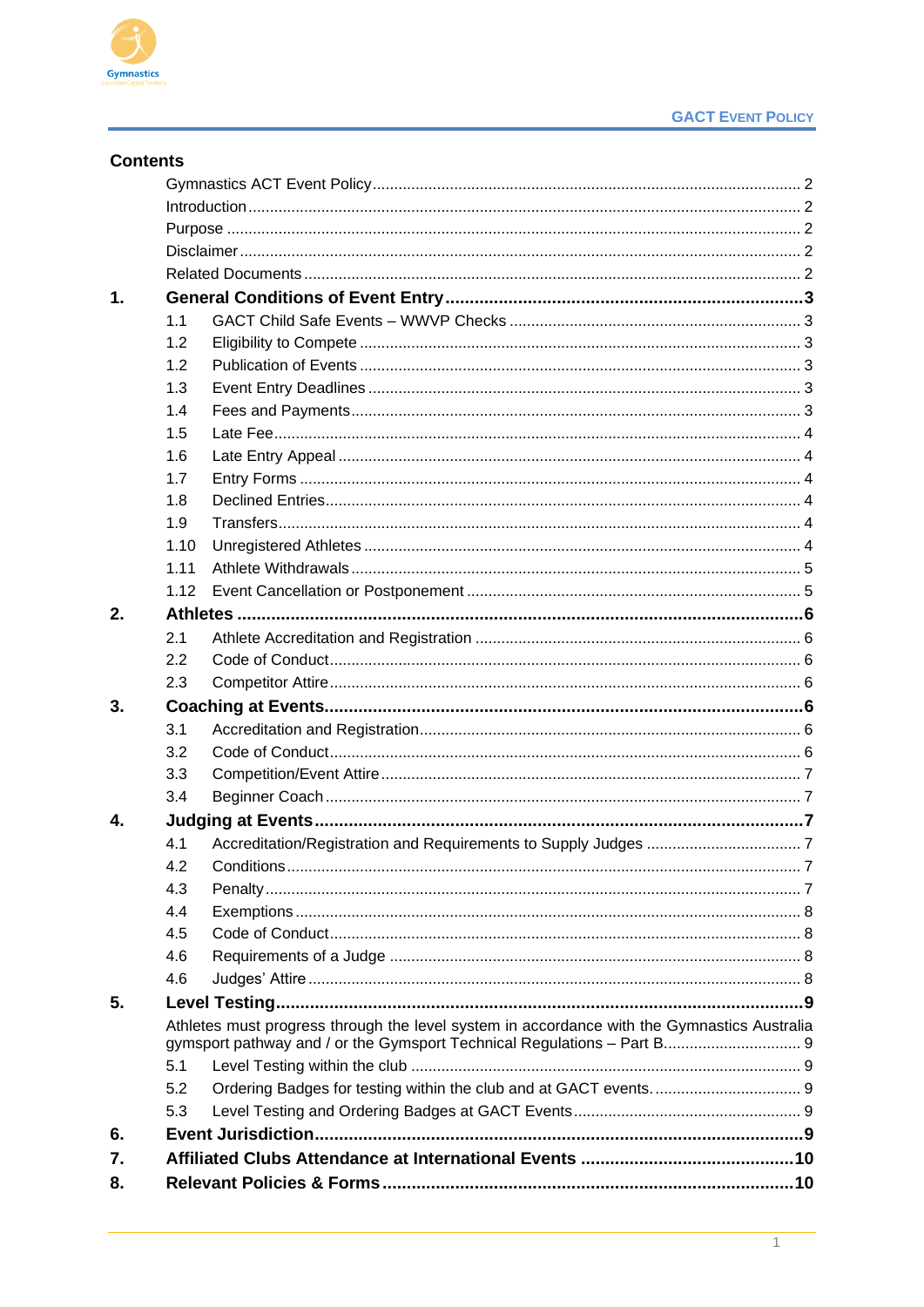

# <span id="page-2-0"></span>**Gymnastics ACT Event Policy**

# <span id="page-2-1"></span>**Introduction**

Welcome to the Gymnastics ACT (GACT) Event Policy. This policy provides key direction pertaining to all GACT co-ordinated and hosted events.

#### <span id="page-2-2"></span>**Purpose**

The purpose of the policy is to provide clubs and members with direction on all events that are coordinated and hosted by GACT.

#### <span id="page-2-3"></span>**Disclaimer**

Information in this policy is subject to change. GACT encourages all users to ensure the current version is viewed on the GACT website.

#### <span id="page-2-4"></span>**Related Documents**

FIG Code of Points for each Gymsport

Gymsport Technical Regulations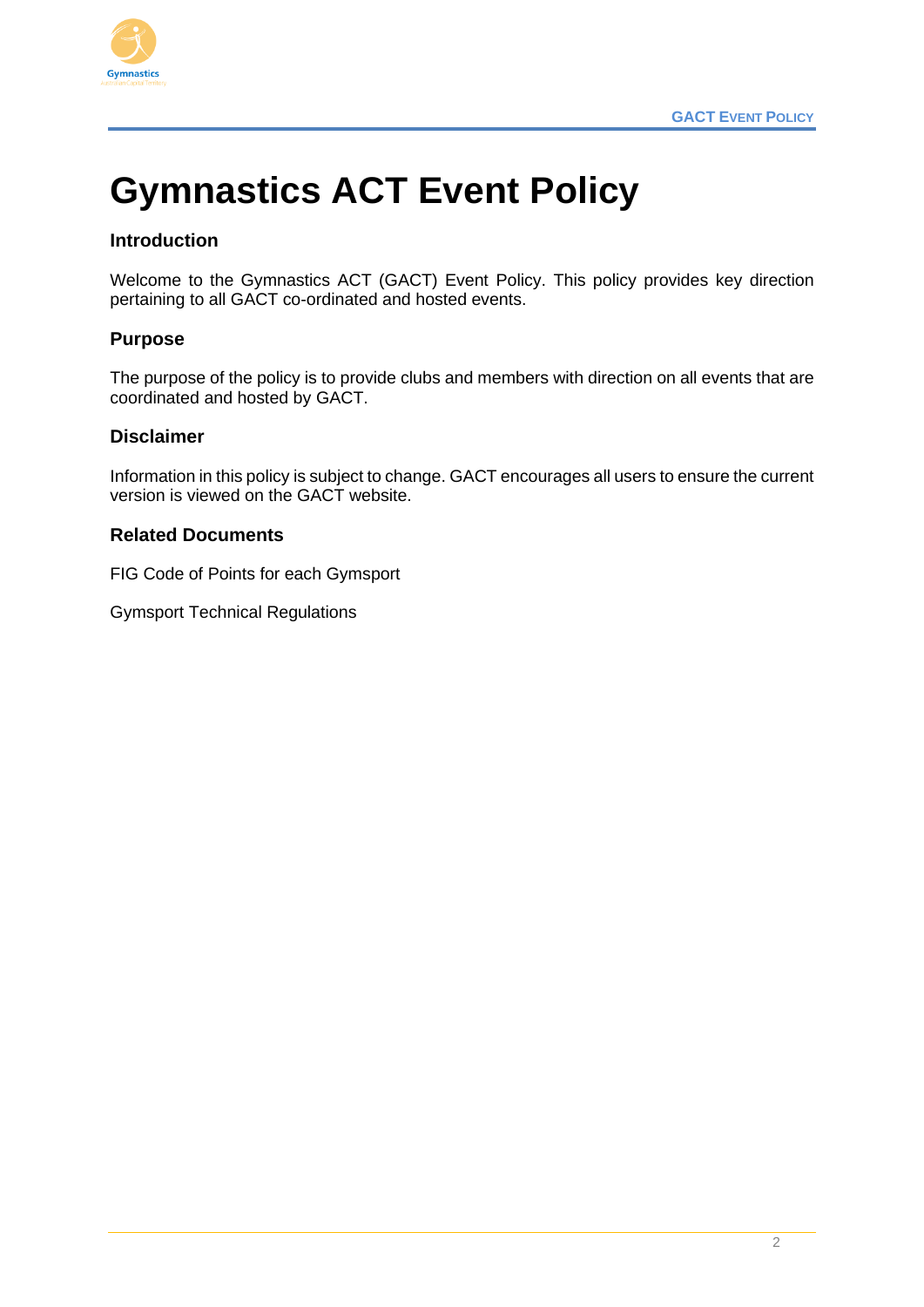

# <span id="page-3-0"></span>**1. General Conditions of Event Entry**

#### <span id="page-3-1"></span>**1.1 GACT Child Safe Events – WWVP Checks**

To ensure the safety and protection of all children at GACT events, all coaches, judges, officials, administrators and volunteers working (either in a paid or volunteer capacity) at Gymnastics ACT affiliated clubs, GACT sanctioned events, and as part of GACT sanctioned teams must hold a current and valid Working with Vulnerable People (WWVP) card. If a volunteer, coach or judge is from interstate then they must hold a similar card that is issued in their state. It is a requirement at all GACT Events that all officials, coaches, judges and volunteers provide proof of WWVP card upon entry to the event and during the event when asked. A member of the event management team must witness the valid card / a photo of the card and the number is to be recorded on the official event sign in sheet upon entrance to the event.

#### <span id="page-3-2"></span>**1.2 Eligibility to Compete**

Only an Affiliated Club may enter or withdraw an athlete from a GACT Event.

Any athletes entering a GACT sanctioned event or competition must be a currently registered member of an Affiliated Club of Gymnastics Australia as shown in the National Database (Gymnastics Online/iMIS).

Athletes are required to be registered with Gymnastics Australia prior to the club submitting its entry form for the event. Athletes must be registered at the appropriate level prior to entry.

Athletes must meet the event criteria set by the relevant Gymsport Committee in the Gymsport Technical Regulations – Part B, including the event qualifying score.

All athletes must be accompanied by a currently registered coach. Coaches must be qualified at the appropriate level and in the relevant Gymsport they will be coaching at the event/s

#### <span id="page-3-3"></span>**1.2 Publication of Events**

Gymnastics ACT will publish all key details pertaining to Events on its website, including:

- Event dates and venues;
- Event entry closing dates;
- Event entry fees;
- Event Entry Forms.

#### <span id="page-3-4"></span>**1.3 Event Entry Deadlines**

Entries must be received by fax, email, mail or in person by GACT no later than the close of business, 5 pm on or before the closing date, being the Monday 4 weeks prior to the event unless otherwise stated.

If the set closing date is a public holiday, a late fee will not be charged if entries are received on the following business day.

#### <span id="page-3-5"></span>**1.4 Fees and Payments**

The competition entry fees are set by the GACT Board, documented as the 2022 GACT Fee Schedule "Gymnastics ACT Fees 2022" (available on the GACT website), and are to be adhered to by all disciplines without exception.

Payment is to be made upon invoice and must accompany all entries and be received by GACT prior to close of business (5pm) on the set closing date.

No entries will be accepted after the closing date without additional payment of a late fee.

Refund of entry fees will not be given unless a medical certificate or relevant documentation is provided to the Gymnastics ACT office within 30 days of the competition.

Clubs or individuals with any outstanding accounts will not be permitted to enter competitions until the situation has been rectified.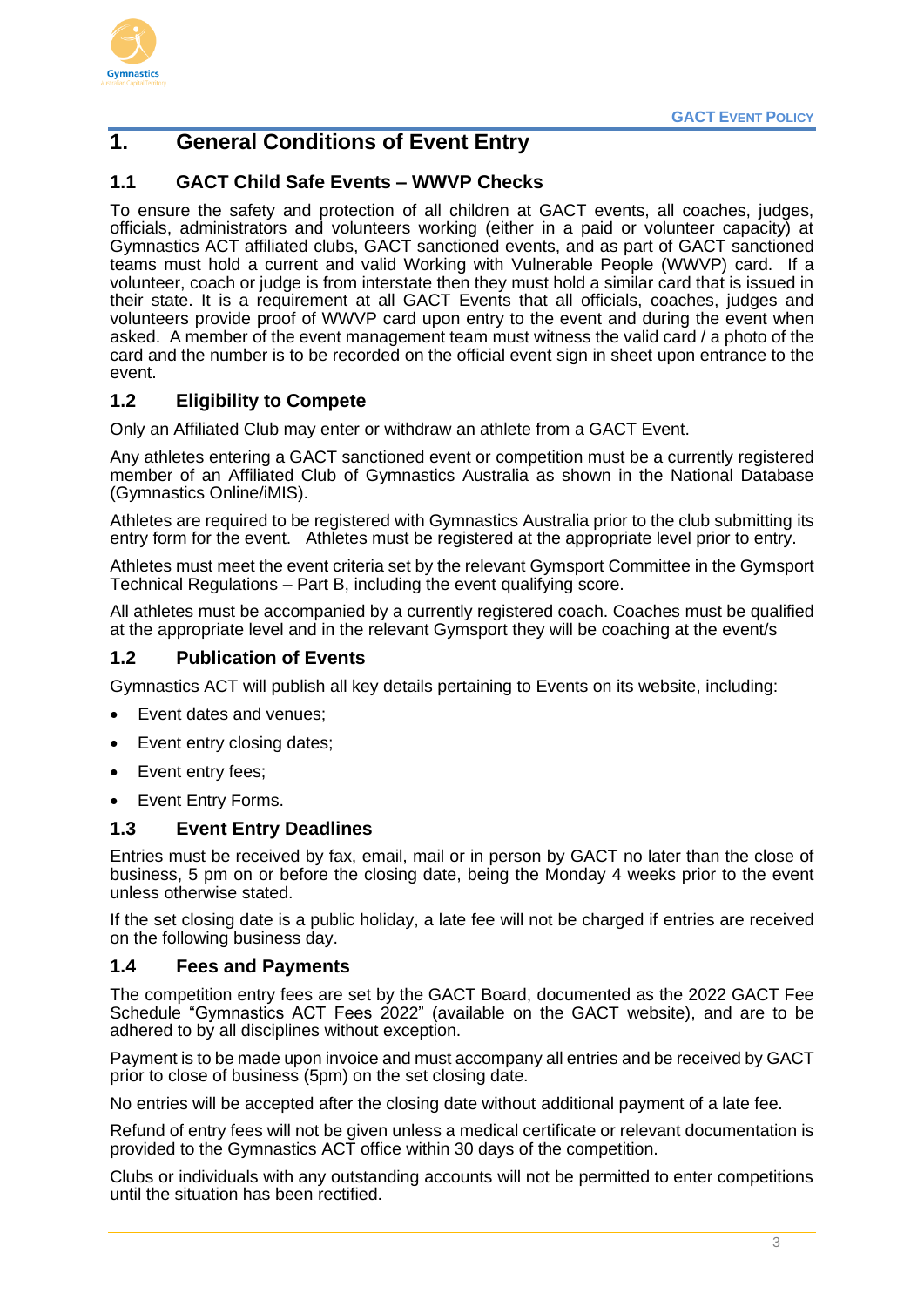

#### <span id="page-4-0"></span>**1.5 Late Fee**

Entries received after the closing date will be charged a late fee.

Any entries submitted to GACT after the closing date will only be accepted if the additional fee is also received (please refer to the 2022 GACT Fee Schedule available on the GACT website).

Late entries will only be accepted if the numbers can be accommodated by the event.

No entries will be accepted for events 14 days after the closing date.

#### <span id="page-4-1"></span>**1.6 Late Entry Appeal**

Any entries submitted to GACT 14 days after the closing date will only be accepted for extenuating circumstances. It is accepted that on occasion extenuating circumstances may need to be applied for.

To apply for extenuating circumstances, clubs must:

- Provide in writing to the GACT (gymact@gymnastics.org.au) details pertaining to the extenuating circumstance.
- Make payment per athlete of the entry fee plus late entry fee (please refer to the 2022 GACT Fee Schedule available on the GACT website)

All extenuating circumstances appeals will be reviewed on a case by case basis and will take into account whether there is room for the athlete(s) in the event.

The decision by GACT in regards to acceptance or non-acceptance of Late Entry Appeals is final and no further correspondence will be entered into.

#### <span id="page-4-2"></span>**1.7 Entry Forms**

All entries are to be submitted electronically and on the official Gymnastics ACT entry form available on the GACT website. Entries that are not on the correct form will not be accepted.

All details provided are accurate and complete, including athletes' and officials' full names as shown in the National Database (Gymnastics Online/iMIS).

It is the club's responsibility to ensure all athletes and officials are registered with their club prior to submitting entries, and those officials' technical registrations will still be current on the day of the event.

Any changes to entries must be submitted to GACT, not directly to the Host Club. Any changes to entries must be submitted on a new entry form.

#### <span id="page-4-3"></span>**1.8 Declined Entries**

Entry forms will be returned to the club if:

- The form is incomplete.
- Correct payment is not received prior to or on the set closing date.

Declined entries may be resubmitted prior to the event.

Resubmitted entries not submitted by the closing date will incur a late fee.

#### <span id="page-4-4"></span>**1.9 Transfers**

All athlete transfers must be finalised and registered with the current club prior to the set closing date.

#### <span id="page-4-5"></span>**1.10 Unregistered Athletes**

Clubs that submit competition entries with athletes who are not registered on Gymnastics Online (GOL) will be given 24 hours to rectify the registration of the unregistered athletes entered into the event.

For any extension beyond the 24 hours, the club will incur the late fee specified in the 2022 GACT Fee Schedule, available on the GACT website). Non- transferred athletes do not fall into this category.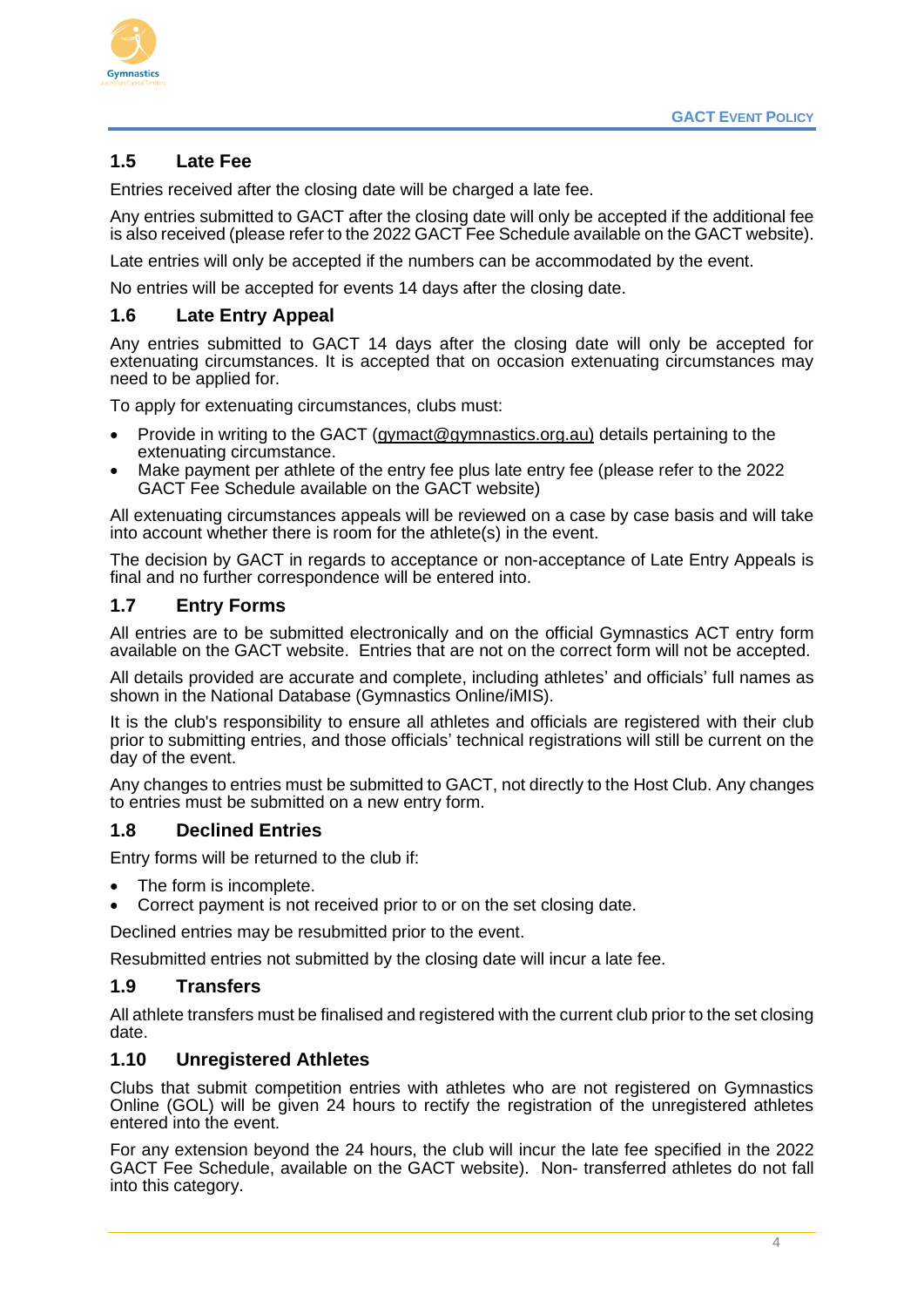

#### <span id="page-5-0"></span>**1.11 Athlete Withdrawals**

If an athlete is unable to compete due to injury/illness for an event, the club may apply for a refund of the entry fee.

Refunds of entry fees will only be considered for unexpected injuries or illnesses, occurring before the event that prevented participation, on medical grounds, not including injuries or illnesses occurring at the event.

The refund will be the entry fee less a 20% administration fee.

Clubs wishing to apply for a refund are required to complete and submit an Event Entry Refund Form.

Refund requests received by GACT will only be processed if the request is accompanied by a medical certificate. Medical Certificates will only be accepted from a Doctor of Medicine, Registered Chiropractor or Physiotherapist.

No Event Entry Refund Forms will be accepted after 30 days past the event date.

All refunds will be made directly to the club.

#### *Transport Failures*

• Refunds of entry fees will only be considered for unexpected conditions that prevent the participant attending at the event at the time and date specified in the work order. Production of appropriate documented evidence must be provided within 30 days of completion of the event. This would not include transport delays caused by heavy road traffic conditions. The refund would be the entry fee less a 20% administration fee.

#### *Organisational Errors*

• Refunds of entry fees will only be considered if Gymnastic ACT or its agents fail to provide clear and timely information on the scheduled dates and times of competitions. The level of refund for this situation would be 100% of the entry fee.

#### <span id="page-5-1"></span>**1.12 Event Cancellation or Postponement**

GACT may cancel an event for due cause, including insufficient number of athlete entries to make the event viable or unavailability of the venue.

A decision regarding cancellation due to insufficient athlete entries will be made within three (3) days from the close of entries and those athletes who have entered will be notified within two (2) further days.

If an event is cancelled due to insufficient number of athletes 100% of each entry fee will be refunded.

If an event is cancelled due to unavailability of the venue entrants will be notified as soon as possible and 100% of each entry fee will be refunded.

If an event is postponed due to unavailability of the venue, entries will still be active for the revised event date. Athletes may apply for an entry fee refund if they are unable to attend on the revised date. The refund would be 100%.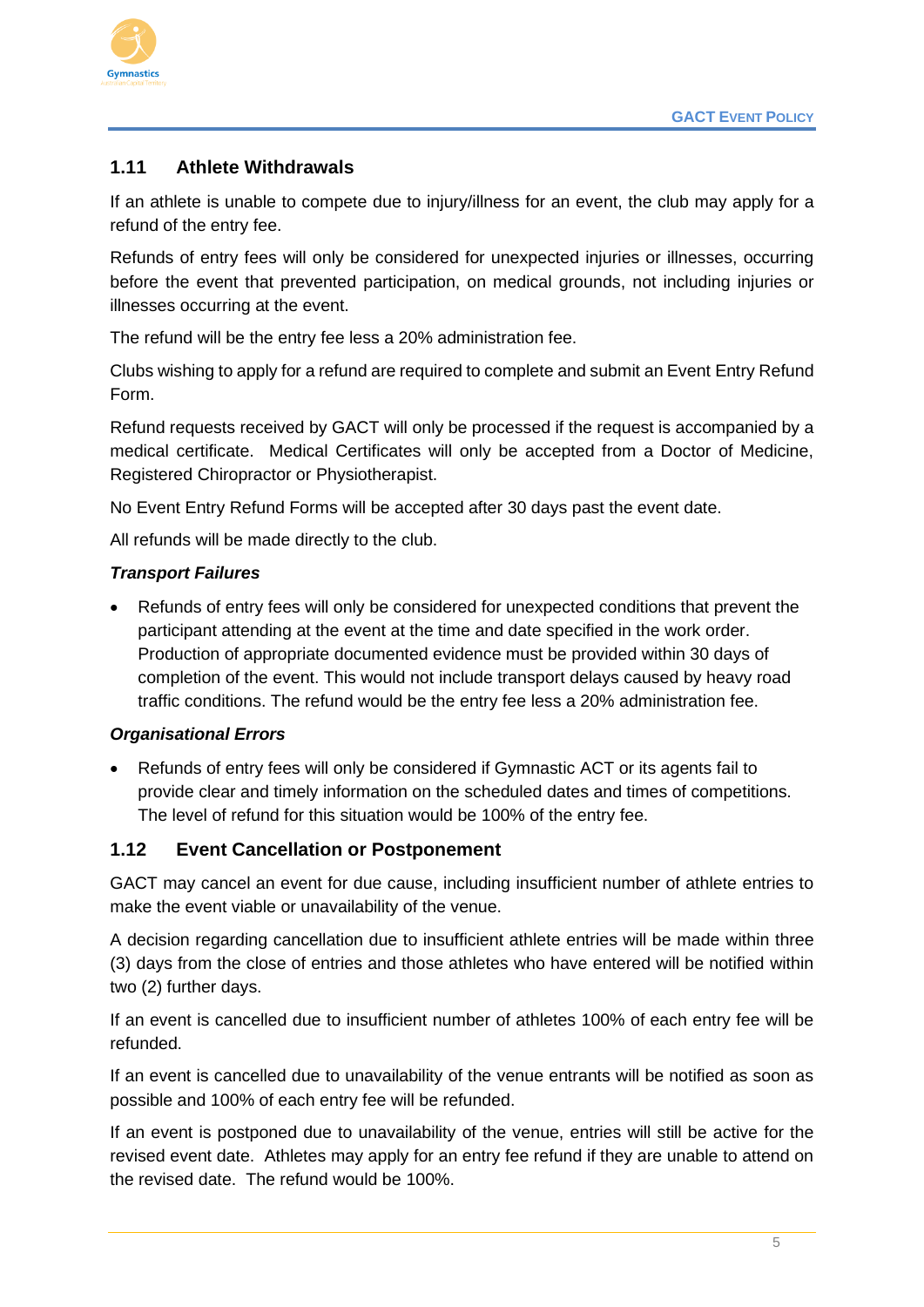

# <span id="page-6-0"></span>**2. Athletes**

## <span id="page-6-1"></span>**2.1 Athlete Accreditation and Registration**

As per the rules outlined in General Conditions of Entry.

#### <span id="page-6-2"></span>**2.2 Code of Conduct**

Athletes must adhere to the Participants Code of Ethics as outlined in the Member Protection Policy Part B.

Furthermore, athletes are required to:

- Ensure that they know the rules under which they are competing and act accordingly.
- Present themselves to the judges at the start and end of the exercise. If the necessity arises to leave the competition floor, athletes must notify the Floor Manager.

The competition must not be delayed through the Athlete's absence.

#### <span id="page-6-3"></span>**2.3 Competitor Attire**

Athletes must wear the correct attire according to the rules and regulations set by their Gymsport Technical Committees and/or outlined in the FIG Code of Points.

Athletes not correctly attired may not be allowed to take part in the competition.

# <span id="page-6-4"></span>**3. Coaching at Events**

#### <span id="page-6-5"></span>**3.1 Accreditation and Registration**

All coaches must be currently registered as a Technical Member with Gymnastics Australia at the time of the event.

Coaches must be qualified at the appropriate level and in the relevant Gymsport they will be coaching at the event/s.

Unregistered/unaccredited coaches are not permitted on the competition floor. Unregistered coaches who have been previously registered in past years cannot go on the competition floor as a coach.

If there is not an accredited coach on the floor with a squad/group, the club athletes will not be able to participate in the event.

#### <span id="page-6-6"></span>**3.2 Code of Conduct**

Coaches must adhere to requirements of the relevant FIG Code of Points and the Coaches Code of Ethics as outlined in the Member Protection Policy Part B.

The following further requirements apply at GACT Events.

- Coaches must be aware of the rules pertaining to the competition. Reference to the FIG Code of Points and the respective Technical Regulations should be made.
- Coaches are responsible for training their team members in gymnastic etiquette to behave with sportsmanship and co-operation during the competition. Coaches must not use mobile phones on the floor during the competition. Special circumstances requiring a phone should be discussed with the Floor Manager prior to the start of the session.
- Coaches must not eat on the competition or warm up floor area.
- Coaches may not bring tea, coffee or fizzy drinks onto the competition or warm up floor area.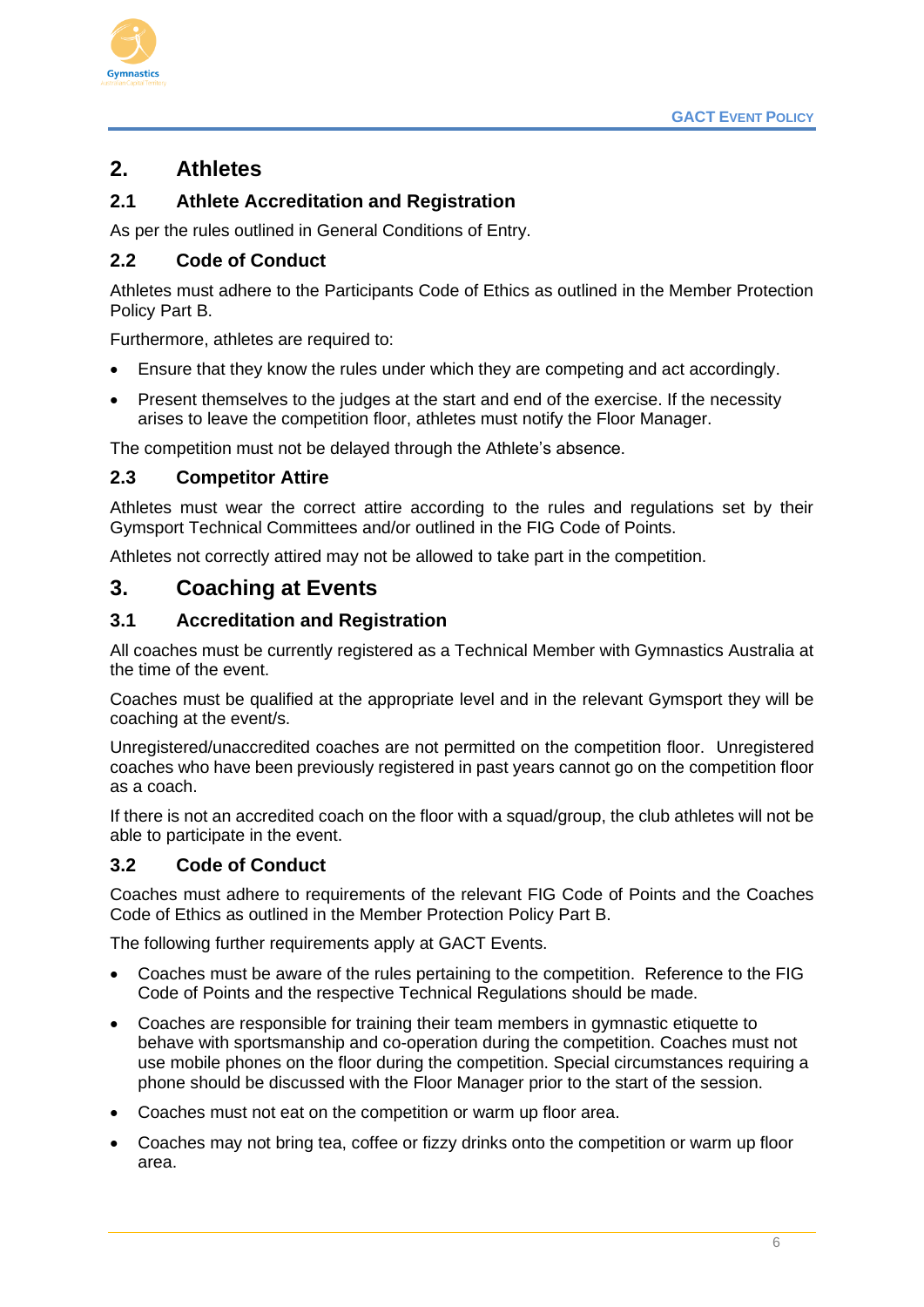

#### <span id="page-7-0"></span>**3.3 Competition/Event Attire**

All coaches at the event are required to be in full club uniform, including sports shoes. Bike pants, singlets, crop tops, jeans, board shorts, hard shoes and bare feet are not appropriate. Incorrect attire will result in the coach being asked to leave the floor.

#### <span id="page-7-1"></span>**3.4 Beginner Coach**

In accordance with GA Coaching Education Accreditation Guidelines, Beginner Coaches cannot be considered a coach for competition purposes.

A Mentor / Supervising Coach must be on the competition floor with the Beginner Coach and their squad at all times.

#### <span id="page-7-2"></span>**4. Judging at Events**

#### <span id="page-7-3"></span>**4.1 Accreditation/Registration and Requirements to Supply Judges**

All clubs entering GACT events will be required to nominate and supply a specified number of judges according to the gymsport and dependent on the number of athletes entered into the event. Clubs which have athletes in a session who later withdraw are still required to provide the required judges for that session. These will be included on the Entry Form. Refer to the relevant Gymsport Technical Regulations Part B for the supply requirement numbers.

Judges supplied must be qualified at the appropriate level for the event/s entered.

#### <span id="page-7-4"></span>**4.2 Conditions**

All judges must be registered with Gymnastics Australia at the time of entry and on the day of the event.

Unregistered/unaccredited judges are not permitted on the competition floor.

Judges must register for each session. Judges can only represent one club at any one competition session.

Although judges must be nominated for each session they have athletes in, there will be times where not all the judges will be required.

When there are multiple sessions where a competition (same level and age group) goes over more than one session, the judge must judge all sessions.

Double Panel sessions (when two competitions are run simultaneously) - each competition is run as a separate competition and clubs are to provide the correct number of judges for both competitions.

GACT will view all extenuating circumstances on a case by case basis.

Some judges are available and are willing to judge for other clubs (some compensation for their expenses is recommended). Requests for the use of a club's judge initially should be made to the club and the club reserves the right to charge accordingly for services.

#### <span id="page-7-5"></span>**4.3 Penalty**

Penalties will be applied if the minimum judge requirements are not met.

A penalty per judge per session will be imposed on a Club for not supplying judges for a competition. Note if there are 2 sessions, for a particular level, 2 penalties will apply (please refer to the 2022 GACT Fee Schedule available on the GACT website)

Penalties must be paid to GACT prior to the commencement of the next competition.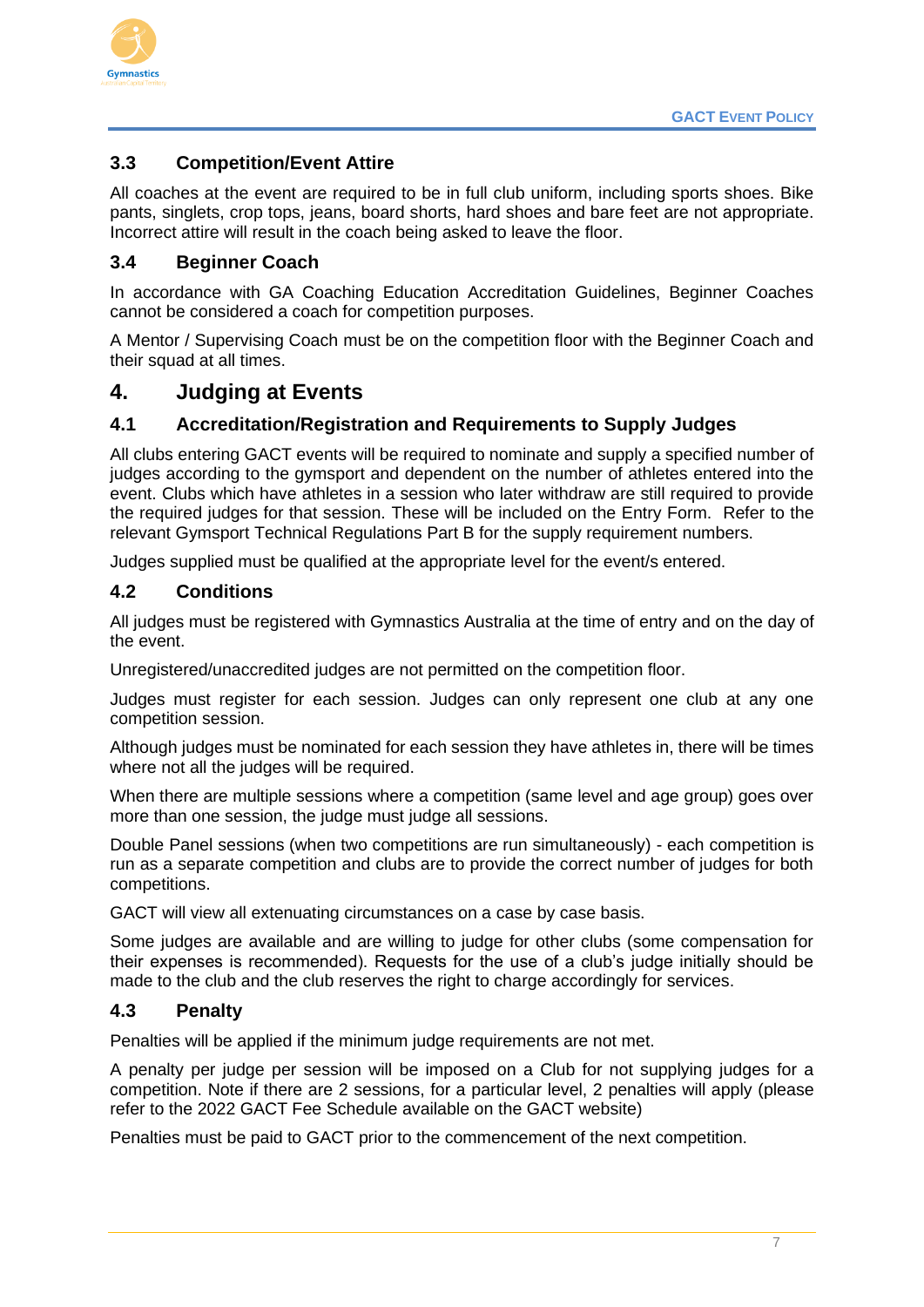

## <span id="page-8-0"></span>**4.4 Exemptions**

There will be a grace period of 2 years exempting new Clubs from the requirement to provide judges at competitions. However, such clubs must have a judge in the education system to claim that exemption.

Any existing club taking on a new Gymsport will have a grace period of 2 years exempting the club from the requirement to provide judges at competitions from their first year of competition in that new Gymsport however; clubs must have a judge in the education system to claim that exemption.

#### <span id="page-8-1"></span>**4.5 Code of Conduct**

Judges officiating at GACT events must adhere to the Judges Code of Ethics as outlined in the Member Protection Policy Part B. Furthermore, they are required to:

- Effectively communicate with competition personnel.
- March on at each event (if requested) and should line up when directed by the Floor Manager.
- Not leave the floor area during the competition without permission.
- Judges must wait for the commencement of presentations before leaving the competition arena.
- Not eat at the Judging table (unless food is supplied).

#### <span id="page-8-2"></span>**4.6 Requirements of a Judge**

Judges must:

- Understand the technical rules pertaining to their level of accreditation.
- Encourage the education of competition protocol to gymnasts and coaches.
- Accurately and consistently evaluate the routines as presented in competition by objectively applying the current rules and regulations.
- Foster the sport of gymnastics throughout ACT.
- Complete and submit all competition paperwork as required
- Review routines prior to major competitions and provide feedback to coaches and gymnasts.
- Conscientiously update judging knowledge through:
	- o Participation in workshops, clinics and courses;
	- o Observing training at the appropriate level;
	- o Consultation with club coaches;
	- o Actively officiating.

#### <span id="page-8-3"></span>**4.6 Judges' Attire**

All judges must adhere to the relevant Gymsport judges' dress code. Judges not complying with this code may be refused entry onto the competition arena.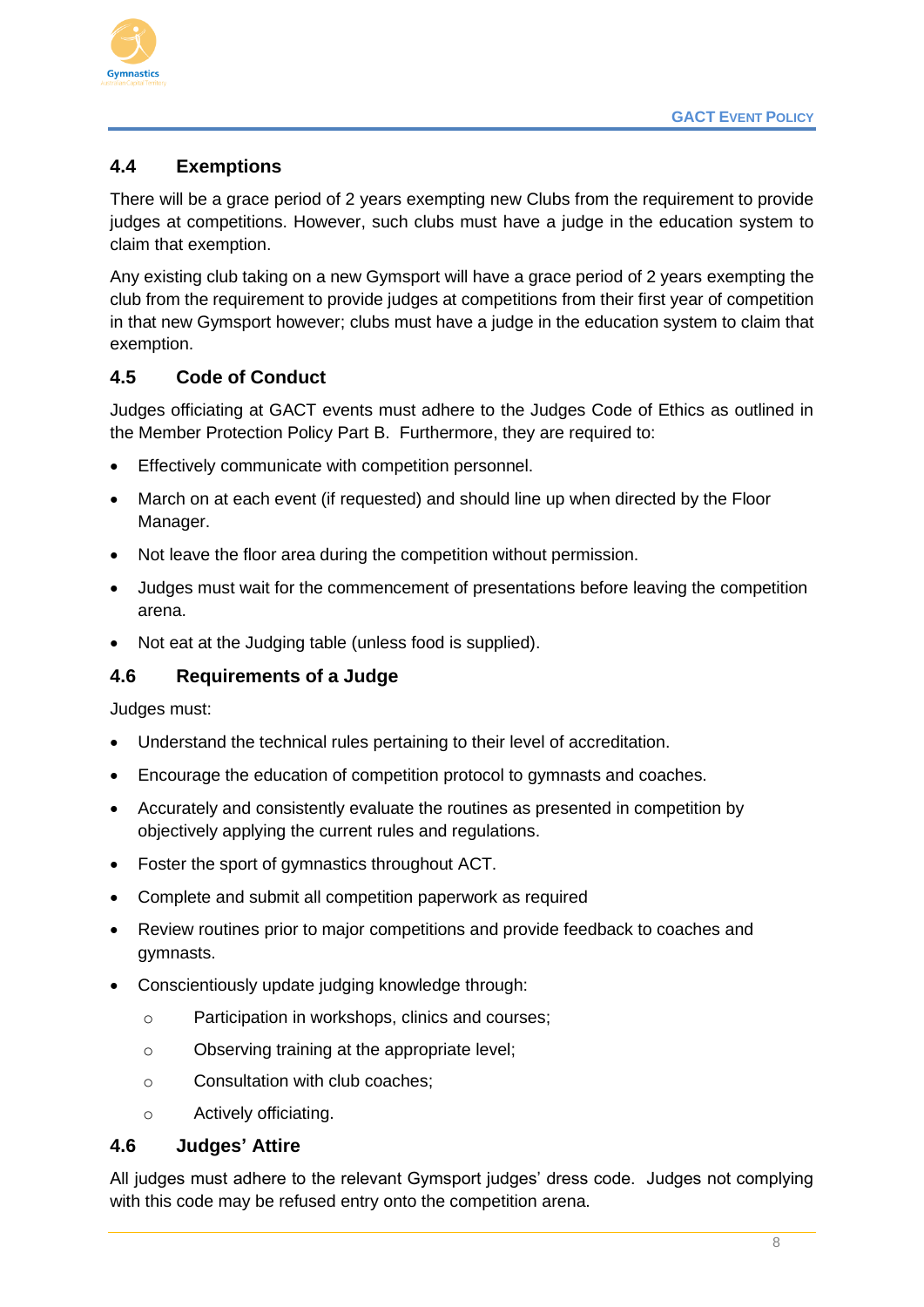

# <span id="page-9-0"></span>**5. Level Testing**

<span id="page-9-1"></span>Athletes must progress through the level system in accordance with the Gymnastics Australia gymsport pathway and / or the Gymsport Technical Regulations – Part B.

#### <span id="page-9-2"></span>**5.1 Level Testing within the club**

Level Testing within the club occurs for the following Gymsports:

- MAG Level 0 2
- WAG Level 1 4
- RG Level 1 2 at Club Invitational Events where judges from invited clubs are present
- $\bullet$  TRP Level 1 4

#### <span id="page-9-3"></span>**5.2 Ordering Badges for testing within the club and at GACT events.**

Beginning 2022 Clubs can purchase all badges for in club levels testing from the Gymnastics Australia Online store. These are no longer to be ordered through GACT.

#### <span id="page-9-4"></span>**5.3 Level Testing and Ordering Badges at GACT Events**

Level Testing at GACT events occurs for the following Gymsports:

- MAG
	- $\circ$  Level 3-10
	- $\circ$  Testing for the appropriate level must be nominated clearly on the GACT entry form, there is no additional payment required at this time
- WAG
	- o Level 5 10
	- $\circ$  Testing for the appropriate level must be nominated clearly on the GACT entry form, there is no additional payment required at this time
- TRP
	- $\circ$  Level 1-10
- RG
	- $\circ$  Level 3-10
	- $\circ$  Testing for the appropriate level must be nominated clearly on the GACT entry form, there is no additional payment required at this time

Starting 2022, All badges are to be ordered by clubs from the Gymnastics Australia online store. Badges are then to be handed out in club after a testing event. Qualifying scores as set out in the Technical regulations for that gymsport are applicable.

#### <span id="page-9-5"></span>**6. Event Jurisdiction**

The overall event time competition management is the responsibility of the respective Gymsport Committee members in attendance, including any application of the Technical Regulations or the GACT Event Policy and GACT Event Procedures.

The judging of official competitions of GACT is the responsibility of the Gymsport Committee Judging Coordinator (or their nominated representative) in attendance.

In those cases, which are not foreseen in the Technical Regulations, such as:

- Unforeseen problems arise during the event; or
- The existing Technical Regulations do not provide for them; or
- An immediate solution is required;

Then it rests with the respective Gymsport Committee to take responsibility and to decide the matter.